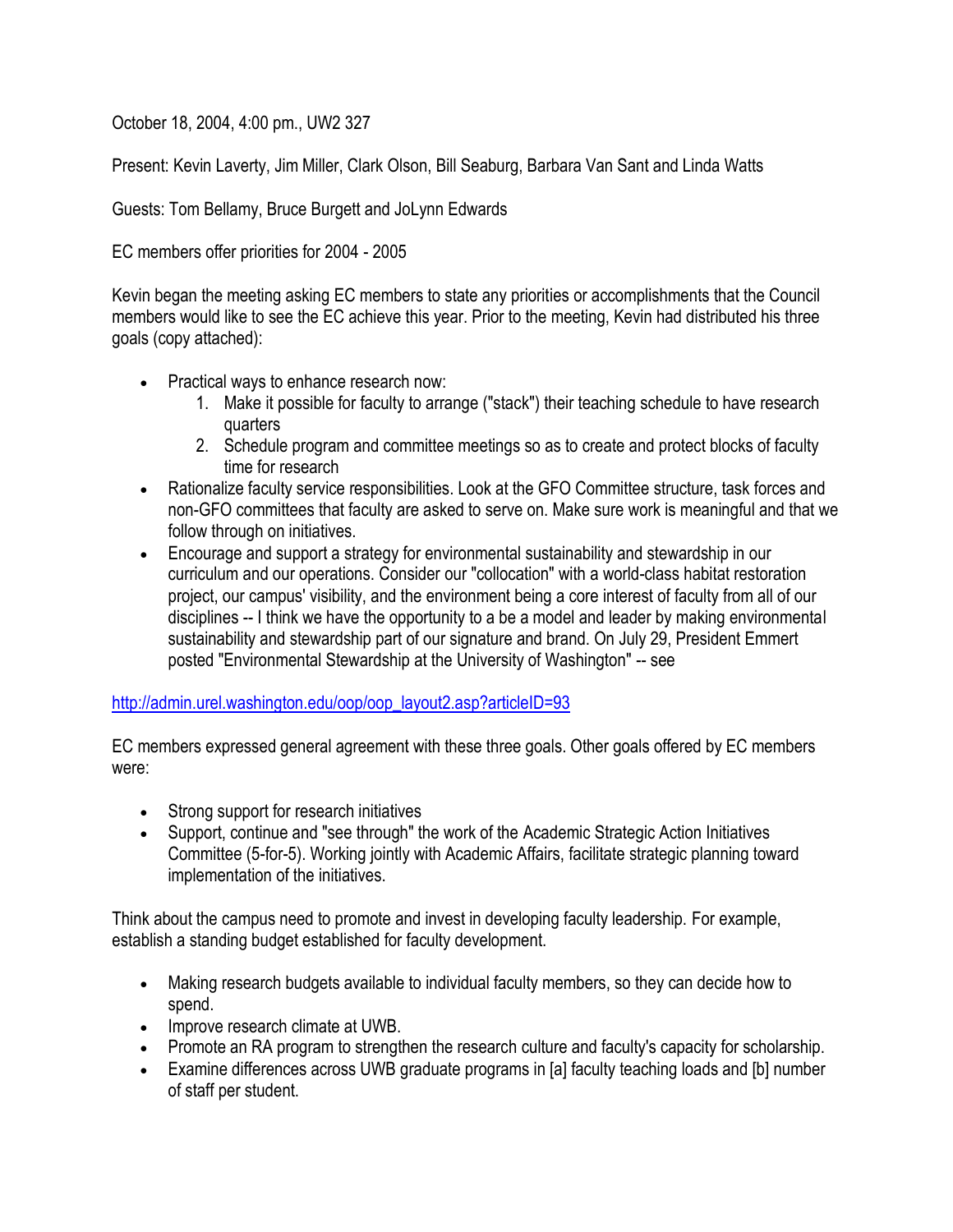Linda provided the EC with an update of the status of the 5-for-5 Committee and the initiative process. Internal and external pressures of the SHB 2707 report, have somewhat delayed discussion and planning of the initiatives.

Consideration of proposal for Masters of Arts in Cultural Studies

The EC has reviewed the proposal for the Masters of Arts in Cultural Studies (MACS) and will determine whether the EC will approve forwarding the proposal to the consideration of UWB's Academic Council. The EC's role in reviewing a pre-proposal was discussed; Kevin clarified the EC's role in review of a full proposal. The EC is the faculty decision-making body for approval of new programs.

Discussion points of the proposal:

- This degree program grows out of the 1998 IAS strategic plan for three graduate programs: Policy Studies, Cultural Studies and Environmental Studies.
- Bruce stated that the MACS program will regionally engage public scholarship and network with organizations that UWB does not currently have a relationship with.
- MACS will create intensity with those partnerships/good networking
- This program has the potential to become internationally recognized, as there are no models in the US
- Cross-programmatic implications:
- Counting FTEs
- Curriculum overlaps
- Joint teaching
- With campus focus on lower division, we must not lose sight of upper division
- Concern was registered over equity in resource allocation across degrees and academic programs in terms of overall budget construction, faculty lines, staffing levels and administrative support
- Student demand for the degree program has been researched, data supports interest in the program
- This region has a high level of arts organizations; we are a cultural capital for the arts
- Self-funding/self-sustaining issues will the BA be paying for the MA?
- MACS has support of the Graduate School
- MACS started as a thesis model but it has evolved greater depth and breadth
- Because the program is community-based, an administrative staff person is proposed
- Adequate funding of the program is crucial for success and EC endorsement

After deliberation, the EC recommends that a mechanism for counting shared FTEs be established and in the role of the budget and planning body for the faculty, adequate funding for implementation of all new programs is mandatory.

## **Motion**

A motion to approve the MACS proposal for forwarding to the consideration of UWB's Academic Council was made, seconded and unanimously approved.

**Motion**